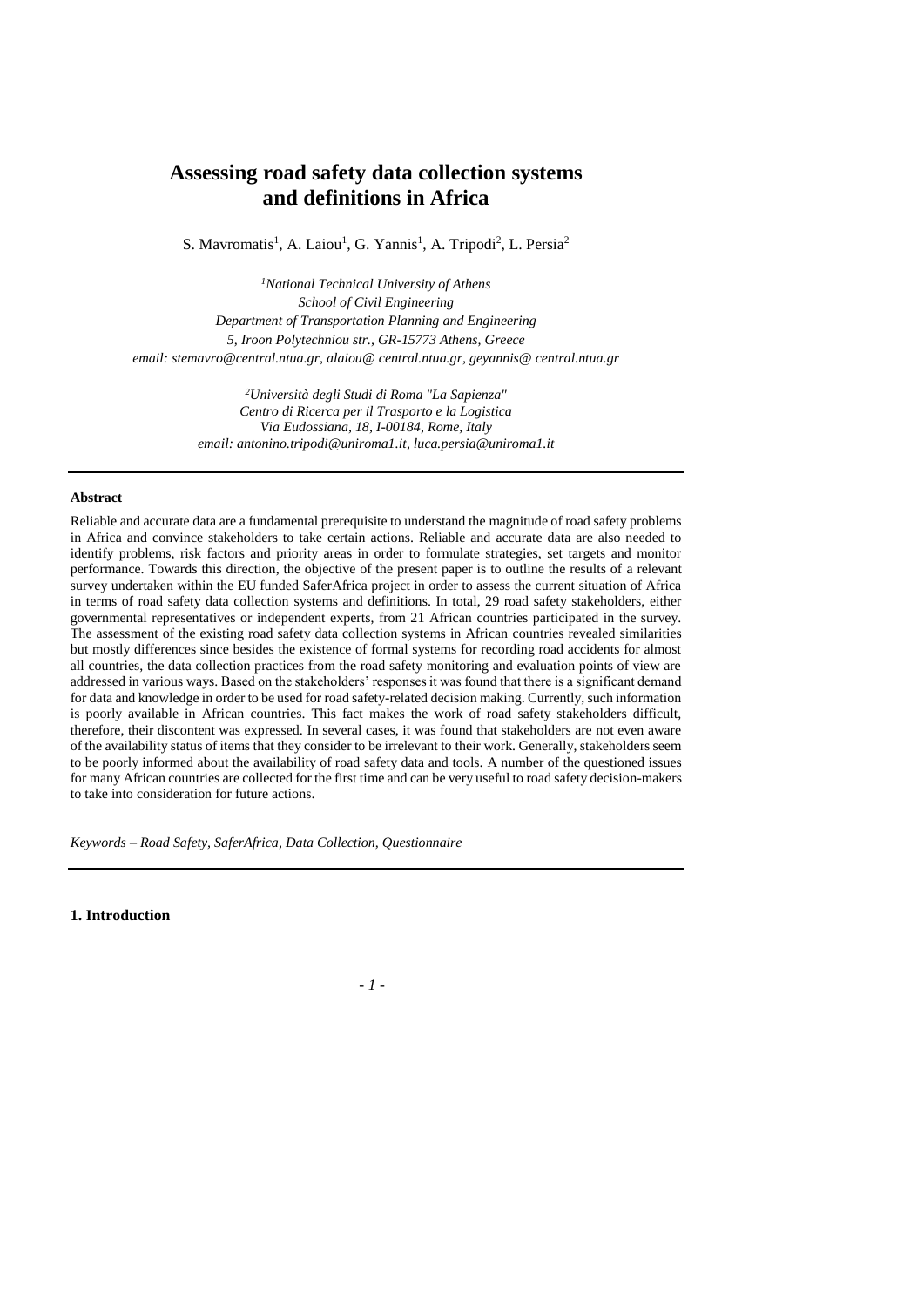Africa is the worst performing continent in road safety. In 2013, the mortality rate in Africa  $(26.6 \text{ fatalities}/10^5 \text{ population})$  was almost three times that of Europe, where the number of road fatalities represented 31% of the relevant global picture (Figure 1) [8].



Figure 1. Mortality rate (fatalities/100,000 population) per region in 2013 [1].

However, the most disturbing concern is the fact that the disparity in road safety results seems to be increasing. Specifically, according to the World Health Organisation [1], in Europe, fatality rates improved from 10.3 per 100,000 population in 2010 to 9.3 per 100,000 population in 2013. Over the same period, road fatality rates in Africa increased from 24.1 per 100,000 population to 26.6 per 100,000 population. As far as Africa is concerned, road trauma is expected to worsen further, with fatalities per capita projected to double from 2015 to 2030 [6] unless necessary actions are taken.

Despite these pressuring and unfavourable potentials, several actions are already ongoing and important documents are already in place, paving the way for road safety improvements. Such an example is the African Road Safety Action Plan 2011-2020 [7] developed by the common effort of the African Union (AU) and the United Nations Economic Commission for Africa (UNECA). In the same report it is stated that fewer than 18% of countries monitor important road safety performance indicators, such as seatbelt or helmet-wearing rates.

Moreover, Europe could play an important role in supporting African countries to improve their road safety and traffic management performance. These considerations are addressed through the *SaferAfrica* project; a joint effort of 17 partners from both continents, aiming to create favorable conditions and opportunities for the effective implementation of road safety and traffic management actions in the African countries, by setting up a Dialogue Platform between Africa and Europe.

In order to improve road safety performance in African countries, many barriers need to be overcome. Among them stands the substantial lack of detailed knowledge on road casualties in terms of their number as well as associated factors leading to road accidents or affecting their consequences. There is a serious lack of road safety data in African countries, and even when data are available (e.g. through the reports of WHO, International Road Federation - IRF, etc.), little is known about data collection systems, data definitions, etc.

Reliable and accurate data are a fundamental prerequisite to understand the magnitude of road safety problems in Africa and convince stakeholders to take certain actions. Reliable and accurate data are also needed to identify problems, risk factors and priority areas in order to formulate strategies, set targets and monitor performance.

As an initial approach, existing national data should be gathered, assessed and processed to improve quality. Safety data should be enhanced through additional data and indicators, which may be available at the individual country level but are not currently published (e.g. exposure data, road

*- 2 -*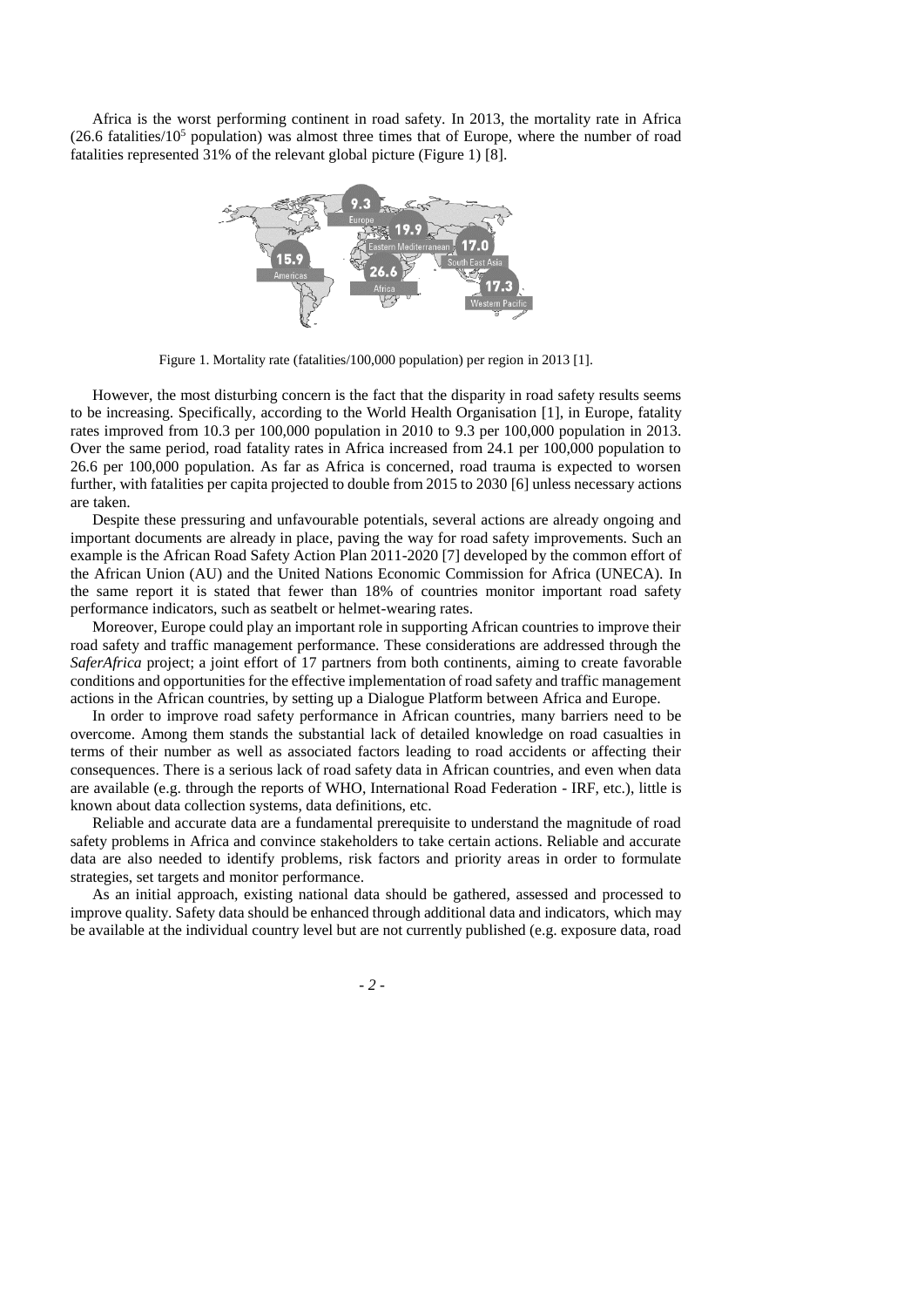safety performance indicators, road safety management, etc.). As a second step, data should be analysed to provide a factual appraisal of road safety level in Africa, to reveal critical issues and to indicate priority areas with high potentials for road safety improvement.

At the same time, it is essential to assess the needs of road safety stakeholders in African countries in terms of knowledge, data and information tools, and to deliver concrete data and information that can be accessed by all stakeholders involved in road safety.

Towards this direction, the objective of the present paper is to outline the results of relevant survey undertaken within the SaferAfrica project in order to assess the current situation of Africa in terms of road safety data collection systems and definitions.

# **2. Methodology**

A key assignment within the SaferAfrica project is to thoroughly assess the needs of stakeholders involved in road safety in terms of knowledge and information tools and convey a clear view of current road safety practices followed in Africa.

For this purpose, an extensive survey was conducted, where, besides other concerns, detailed demands and views of road safety stakeholders, not necessarily directly involved in decisionmaking, in each examined African country were recorded.

The structure of the respective questionnaire, feedback to which is continuously received, was partially based on relevant questionnaires developed in the framework of the EU funded research project "DaCoTA-Road Safety Data, Collection, Transfer and Analysis" [5]. The DaCoTA project has been established with the support of DG-MOVE to further develop the content of the European Road Safety Observatory with additional data types and output tools. Within DaCoTA data from 30 European countries on a wide range of road safety topics were gathered and analysed. The aim was to share the benefits of this leading-edge research and the decision-making tools with the international road safety community in an effort to reduce casualties worldwide through data and knowledge-based policy-making.

Specifically, previously developed questions on respondent's background information, road safety management and data collection practices were adjusted to the needs and particularities of SaferAfrica and included in this extensive questionnaire. Furthermore, the survey was enriched with new questions on road safety resources and basic road safety data, developed appropriately to reflect the conditions in Africa. It consists of two sections; namely, Road Safety Activities (including subsections A, B, C) and Data & Data Practices (including subsections D and E). Specifically, the sections contain:

- Section 1 Road Safety Activities
	- $\checkmark$  A: Activity in the field of road safety
	- $\checkmark$  B: Road safety management practices per country
	- $\checkmark$  C: Key road safety resources utilized in questioned person's daily work
- Section 2 Data and Data Practices
	- $\checkmark$  D: Data collection practice
	- $\checkmark$  E: Basic road safety data per country

It is more than evident that the road safety fields raised above deliver a broad view of road safety activities and practices in Africa. However, since the objective of the present paper is to identify the current status of Africa in terms of road safety data collection systems and definitions, only responses related to these aspects are further assessed.

*- 3 -*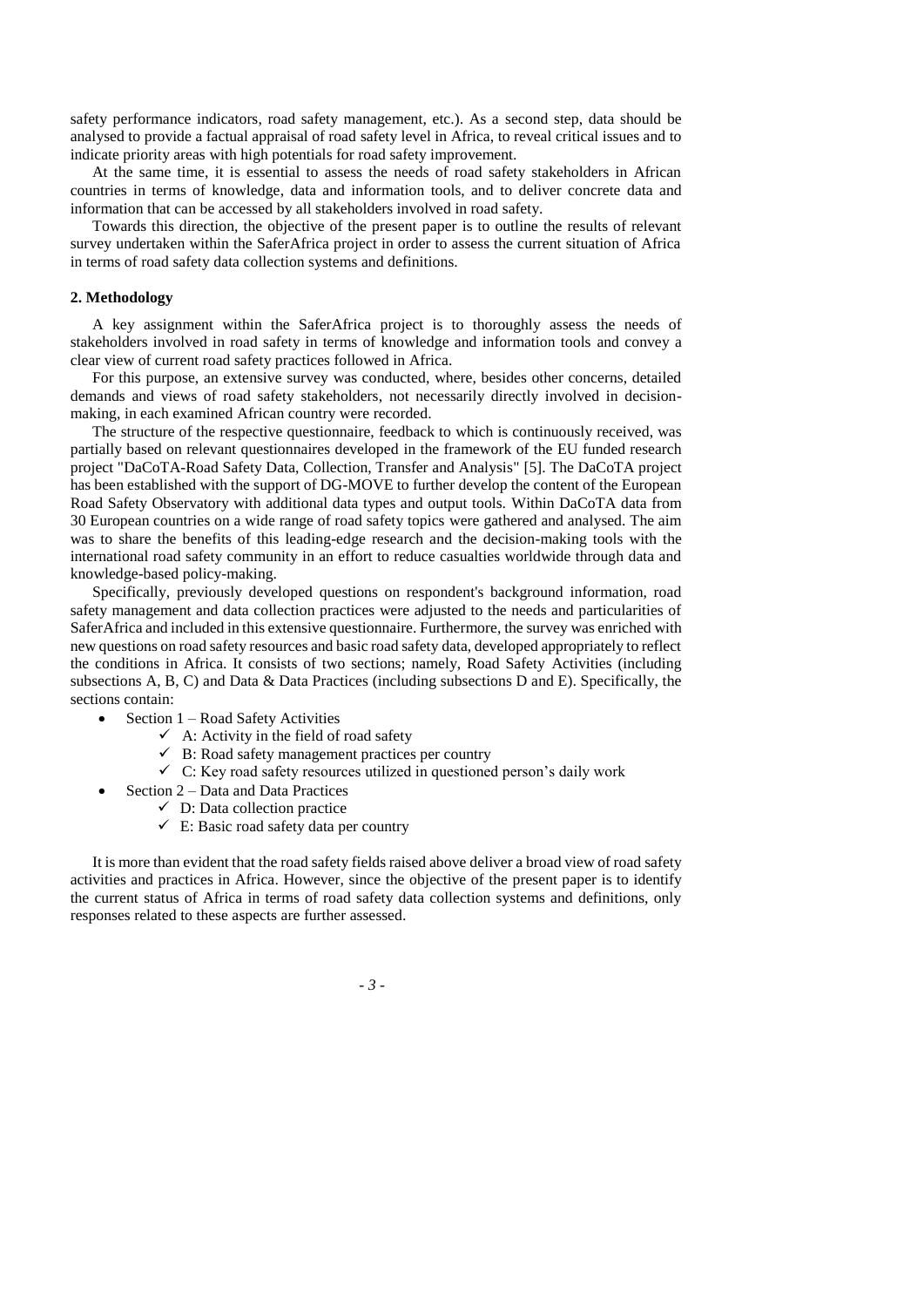The countries, per region, that provided feedback on the entire survey, as well as the distribution of respondents per their professional status (i.e. governmental representatives or independent experts), are presented in Table 1. It can be seen that the majority of the replies were received by governmental representatives. Up to August 2017, 29 stakeholders from 21 countries had provided feedback.

As seen through Table 1, in certain countries responds from two different stakeholders were received. However, most of them were from public stakeholders and independent experts only from Benin, Kenya and South Africa provided responds. Initially the questionnaire was distributed during two Road Safety workshops sponsored by the joined efforts of the World Bank and IRTAD, in Nairobi (Kenya), December 2016 and Marrakesh (Morocco), February 2017 respectively. Since then, the survey is being continuously distributed via e-mail to appropriate contacts of the project partners, and therefore there is great potential to improve the sample in terms of collecting additional road safety data from more countries as well as stakeholders.

In almost all countries, the respondents had a considerable experience in the field of road safety. More specifically, the involvement in road safety for the majority of the contributors (approximately 55%) was found to be over 10 years. Thus, the information they provided is considered accurate and reliable.

As far as the road safety activities fields of the participants are concerned, several types appear more common. Among them campaigns, training, communication, education, vehicle safety and data collection & analysis seem to prevail.

Based on the feedback provided up to August 2017, an overall as well as a comparative analysis of road safety data collection systems and road safety definitions is compiled in order to identify good practices and priority areas for improvement. It should be noted that the results described in the following sections are based on experts' opinions and views, not on concrete data, and therefore, should be treated as such.

| N <sub>0</sub> | Region          | Country            | Governmental<br>Representative | Independent<br>Expert | Total          |
|----------------|-----------------|--------------------|--------------------------------|-----------------------|----------------|
|                | Northern Africa | Tunisia            |                                |                       |                |
| 2              | Eastern Africa  | Kenya              |                                |                       |                |
| 3              | Eastern Africa  | Malawi             |                                |                       |                |
| $\overline{4}$ | Eastern Africa  | Mauritius          | 2                              |                       | 2              |
| 5              | Eastern Africa  | South Sudan        | 2                              |                       | 2              |
| 6              | Eastern Africa  | Tanzania           | 2                              |                       | 2              |
| 7              | Central Africa  | Cameroon           | $\overline{c}$                 |                       | $\overline{c}$ |
| 8              | Central Africa  | D. R. of the Congo |                                |                       |                |
| 9              | Southern Africa | <b>Botswana</b>    |                                |                       |                |
| 10             | Southern Africa | Lesotho            |                                |                       |                |
| 11             | Southern Africa | South Africa       |                                |                       |                |
| 12             | Southern Africa | Swaziland          |                                |                       |                |
| 13             | Western Africa  | Benin              |                                |                       | 2              |
| 14             | Western Africa  | Burkina Faso       | $\mathfrak{D}$                 |                       | $\mathfrak{D}$ |
| 15             | Western Africa  | The Gambia         |                                |                       |                |
| 16             | Western Africa  | Guinea             |                                |                       |                |
| 17             | Western Africa  | Mali               | $\mathfrak{D}$                 |                       | 2              |

Table 1. African countries participating in the extensive survey.

*- 4 -*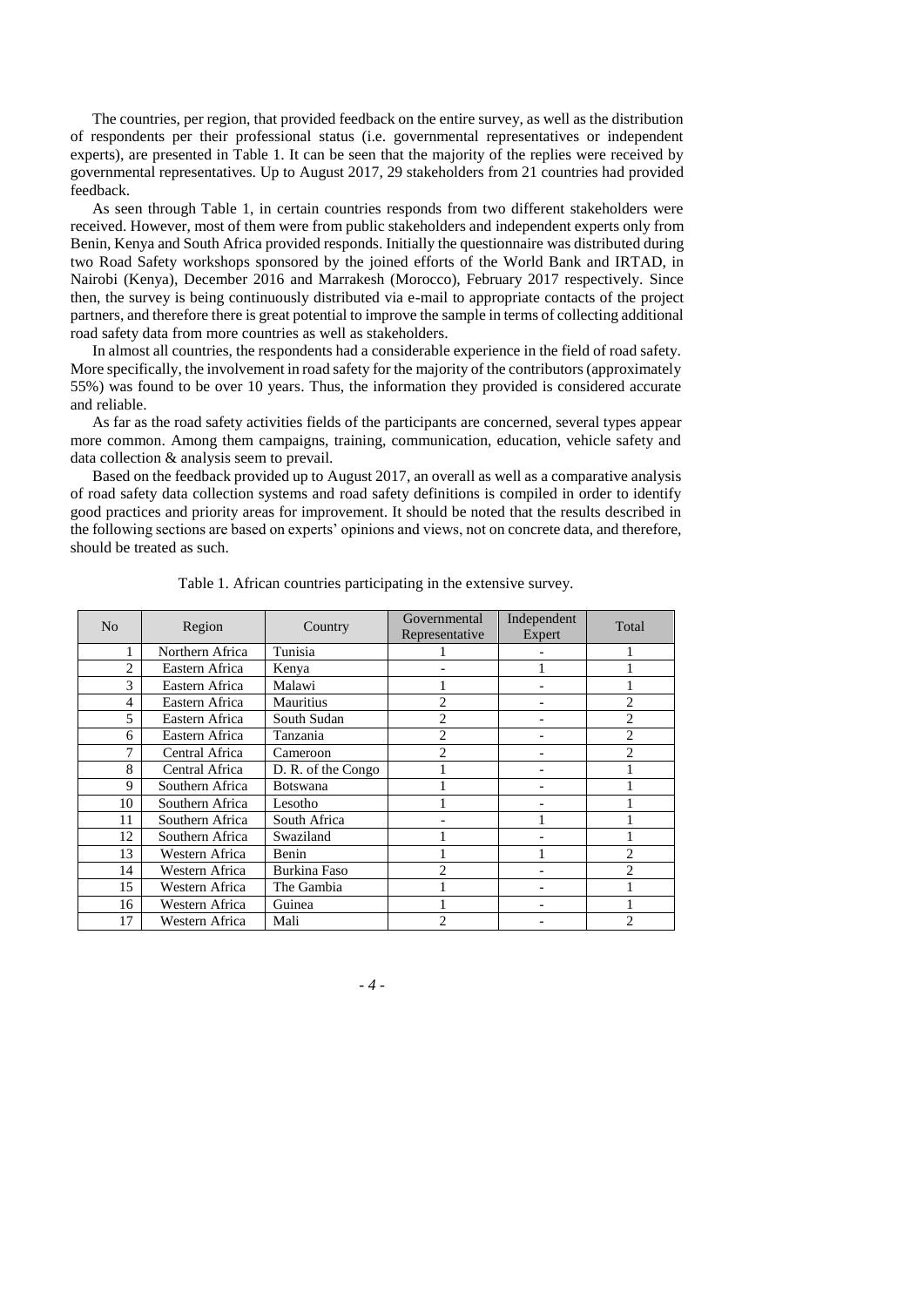| 18           | Western Africa | Nigeria       |  |  |
|--------------|----------------|---------------|--|--|
| 19           | Western Africa | Senegal       |  |  |
| 20           | Western Africa | Sierra Leone  |  |  |
| 21           | Western Africa | $T_{\rm O2O}$ |  |  |
| <b>Total</b> |                |               |  |  |

#### **3. Road safety data collection systems in African countries**

# *3.1. General*

The present chapter aims in clarifying the current status in terms of the existence, extent and level of road safety data collection systems in African countries.

As an initial approach the existence of road safety databases and information at national level in the examined countries was explored through question: "Do you use any national databases/information sources? a. Road accident databases; b. travel/mobility survey results; c. other exposure databases (e.g. vehicle fleet); d. other, please specify". Alternative answers for each database/source: yes, no, don't know).

From Figure 2 it can be seen that in most examined countries there are formal systems in place for recording road accidents. Also it is interesting to know that other exposure databases are utilized in more than 50% of the countries. On the other hand, surveys regarding travel or mobility demands seem not so widespread.



b: No feedback provided from Benin, Kenya, Sierra Leone, South Africa, South Sudan, Senegal, Tanzania and Tunisia.

c: No feedback provided from Gambia, Kenya, Sierra Leone, South Sudan, Senegal, Tanzania and Tunisia.

Figure 2. Existence and use of databases – information at national level.

As a second approach, core road safety management concerns related to data collection practices in the examined African countries, were addressed from the road safety monitoring and evaluation points of view. The replies per country for these basic aspects, are shown in Table 2. In the first column of Table 2, shortcuts of the questions on availability of road safety management items are shown. The alternative answers were: yes, no, don't know.

Experts revealed that sustainable and reliable systems (durable, funded and maintained) to collect and manage data on road accidents, fatalities and injuries are available for a number of African countries. On the other hand, sustainable in-depth accident investigations for road safety

*- 5 -*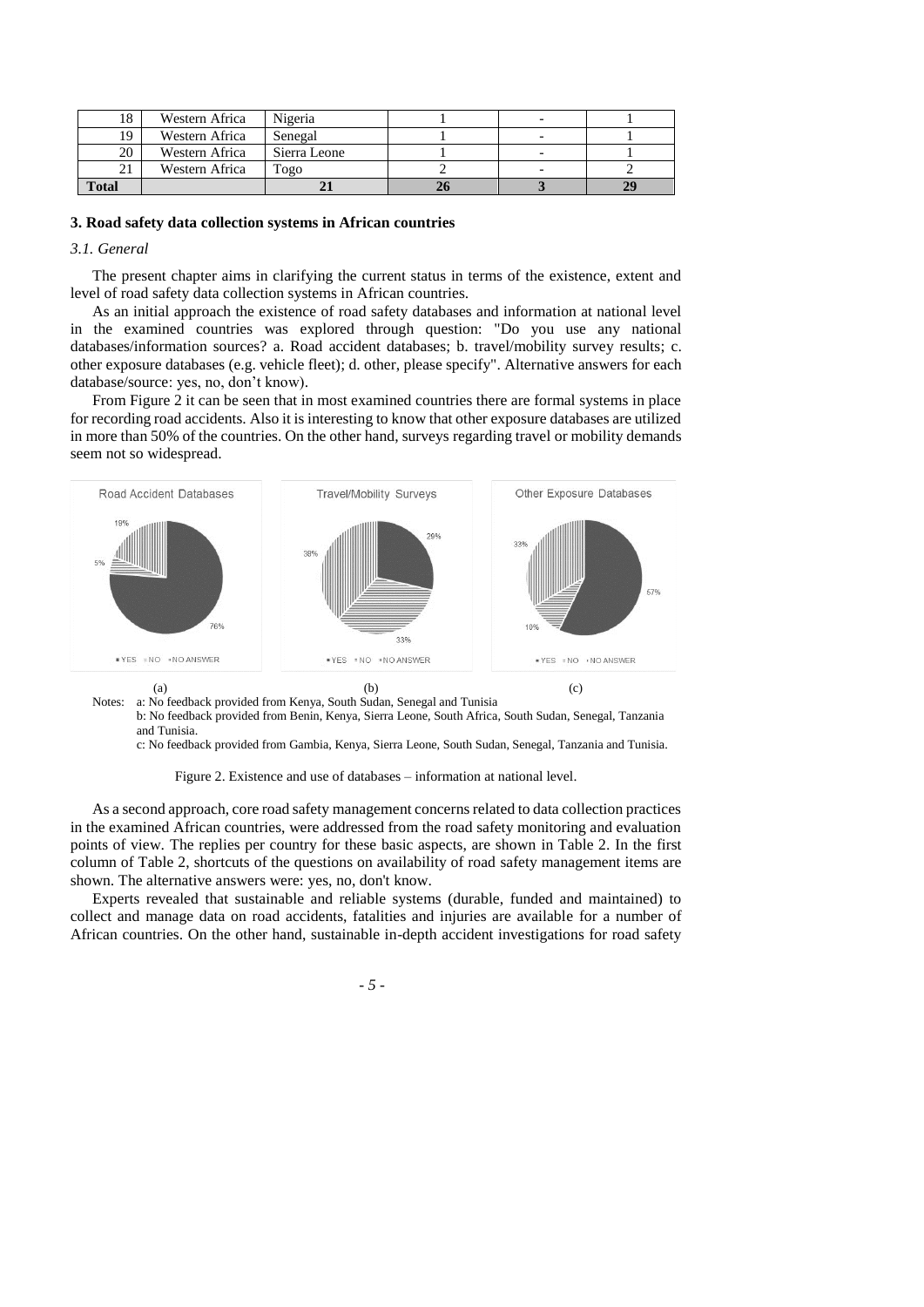purposes seem to be conducted for 8 out of 21 examined countries (Malawi, Cameroon, D.R. of the Congo, Lesotho, Mali, Nigeria, Senegal and Togo). A national observatory centralizing the data systems for road safety is available in almost 50% of the responding countries. On the whole, the same countries also have a reporting procedure to monitor road safety interventions in place. Last but not least, benchmarking is not really utilized in most countries except for D.R. of the Congo, South Africa, Burkina Faso, Nigeria, Sierra Leone and Tunisia.

In the following sub-chapters, additional and more detailed aspects of road safety data collection systems for the examined African countries as a whole are presented. The fields of such data collection practices are classified as follows:

- Road accident data
- Risk exposure
- Road safety performance indicators

Table 2. Basic aspects in monitoring and evaluation of road safety data collection practices in African countries.

|                |                                                                                             | Eastern<br>Africa |        |           |             | Central<br>Africa |          | Southern<br>Africa |                 |         | Western<br>Africa   |           |       |                     |            |        |      |         | Northern Africa |              |      |         |
|----------------|---------------------------------------------------------------------------------------------|-------------------|--------|-----------|-------------|-------------------|----------|--------------------|-----------------|---------|---------------------|-----------|-------|---------------------|------------|--------|------|---------|-----------------|--------------|------|---------|
|                |                                                                                             | KENYA             | MALAWI | MAURITIUS | SOUTH SUDAN | <b>TANZANIA</b>   | CAMEROON | DR CONGO           | <b>ANAWATOE</b> | LESOTHO | <b>SOUTH AFRICA</b> | SWAZILAND | BENIN | <b>BURKINA FASO</b> | THE GAMBIA | GUINEA | MALI | NIGERIA | SENEGAL         | SIERRA LEONE | TOGO | TUNISIA |
| $\mathbf{1}$   | Sustainable systems to collect/manage<br>data on road accidents, fatalities and<br>injuries | v                 |        | ν         | N/A         | ν                 | v        | ν                  | ν               |         |                     | ν         | U/K   |                     |            |        |      |         |                 |              | U/K  | v       |
| 2              | Sustainable and reliable in-depth<br>accident investigations for road safety<br>purposes    |                   |        |           |             |                   | ν        | ν                  |                 |         |                     |           |       |                     |            |        |      |         |                 |              | ν    | N/A     |
| $\overline{3}$ | National Observatory centralizing data<br>systems for RS                                    |                   |        |           |             |                   | ν        | ν                  |                 |         |                     |           | U/K   |                     |            |        |      |         |                 |              |      |         |
| $\overline{4}$ | Reporting process been set up to<br>monitor road safety interventions                       | N/A               |        | U/K       |             |                   | J        | v                  |                 |         |                     |           |       |                     |            |        |      |         |                 |              |      |         |
| 5              | "Benchmarking" used to monitor<br>progress in the road safety situation                     |                   |        |           | $U/K$ N/A   |                   |          | ν                  |                 |         |                     |           |       |                     |            |        | N/A  |         | N/A             |              |      |         |

Notes: √: Yes, Empty cell: No, N/A: No Answer, U/K: Unknown.

# *3.2. Road accident data*

As seen through Table 2, for 10 countries a national observatory is available for centralizing the data systems for road safety. For these countries, different types of data included in the national observatory were further specified through question: "Is there a national Observatory centralizing the data systems for road safety? If yes, does it include data on: accidents; fatalities or injuries; indepth accident investigations; behavioural indicators; exposure (traffic); violations or fines; driver licensing; vehicle registration; other data (please specify)". Alternative answers were: yes, no, don't know.

Although in general such data vary, all 10 countries incorporate in their observatories data on accidents, fatalities and injuries, 50% of them incorporate data regarding in-depth accident investigations, and also 50%, data on behavioural indicators.

*- 6 -*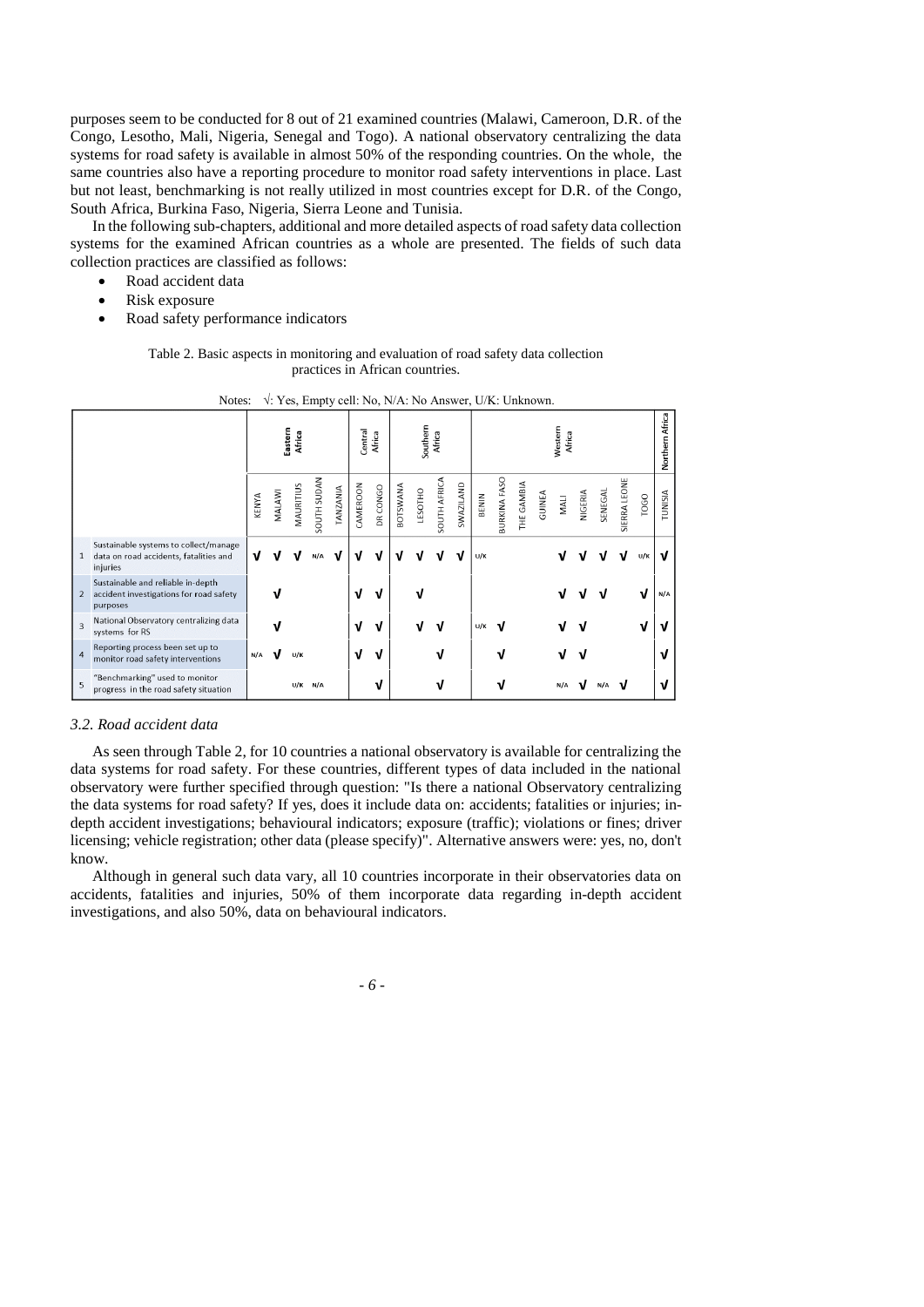Monitoring road safety interventions through a reporting process is available for 8 of the examined African countries (Table 2) (Question: "Has a reporting procedure been set up to monitor the road safety interventions carried out in the country?"). Aiming to further understand such practices in these countries, further questions were addressed and the results are presented below.

The reporting of monitoring road safety interventions is mostly linked to intermediate phases of the country's national road safety programme as found in 4 out the 8 countries of Table 2 (Question: "Is the reporting: periodical; linked to intermediate phases of the RS programme?").

On the other hand, the most common areas of intervention to which the reporting procedure applies are driver training, campaigns, enforcement and vehicle related measures (Question: "Does reporting apply to all areas of intervention: Engineering measures on rural roads; Planning and engineering interventions in urban areas; Enforcement operations; Traffic education; RS campaigns; Driver training; Vehicle related measures; Others (please specify").

Another interesting fact of the reporting process to monitor road safety interventions is related to the level at which this is performed, which is mostly performed at regional / local (60%) level and only in 3 countries at national level (covering ministries, government agencies, etc.) as well (Questions: "Is reporting performed "horizontally" at the national level (covering ministries and government agencies)?" and "Is reporting performed "vertically" to cover activities at the regional and/or the local level?").

However, the information of this process is addressed mainly to the road safety lead agency or the government itself (Question " Is the information addressed to?: the Lead Agency; the high level inter-sectoral decision-making road safety institution; the technical inter-sectoral road safety institution; the government; the Parliament?".

An additional but also important issue of concern is whether certain actions have been taken based on the information collected through the reporting process and towards which direction (Question: Has some action been taken on the basis of the outcome of this information: limited changes in the action programme; allocation of funds or human resources; training; others (please specify)) It was found that these actions in most cases (75%) concern training as well as slight changes in the action programme, while allocation of funds or human resources take place in less than 50% of these 8 countries.

Safety interventions need time to show results. However, it is important to check whether such measures work as expected and do not generate undesired side-effects (Question: "Does some "process evaluation" of safety interventions take place during the implementation period of the programme (i.e. checking that measures work as expected and do not generate undesired sideeffects)?". It was found that such a process is undergoing in approximately 35% of all the examined countries (Figure 3). Additional responses from these 7 countries which provide further insight into this process are summarized below.

It was found that in all 7 countries the evaluation for interventions addresses road safety campaigns, in approximately 70% it addresses enforcement and vehicles and in around 50% other areas (Question: "Is the evaluation for interventions addressing: all areas; infrastructure; vehicles; enforcement; road safety campaigns; other areas (please specify)?").

The evaluation is performed using observations and/or field surveys or measurements in 5 of the countries, whilst, for this task, safety performance indicators are utilized by 4 countries. (Question: "Does it involve: performance indicators; observations and/or field surveys or measurements?").

Scientific expertise seems to be present in performing process evaluation in more than 50% of the countries (Question: "Are scientific expertise involved in performing process evaluation?")

*- 7 -*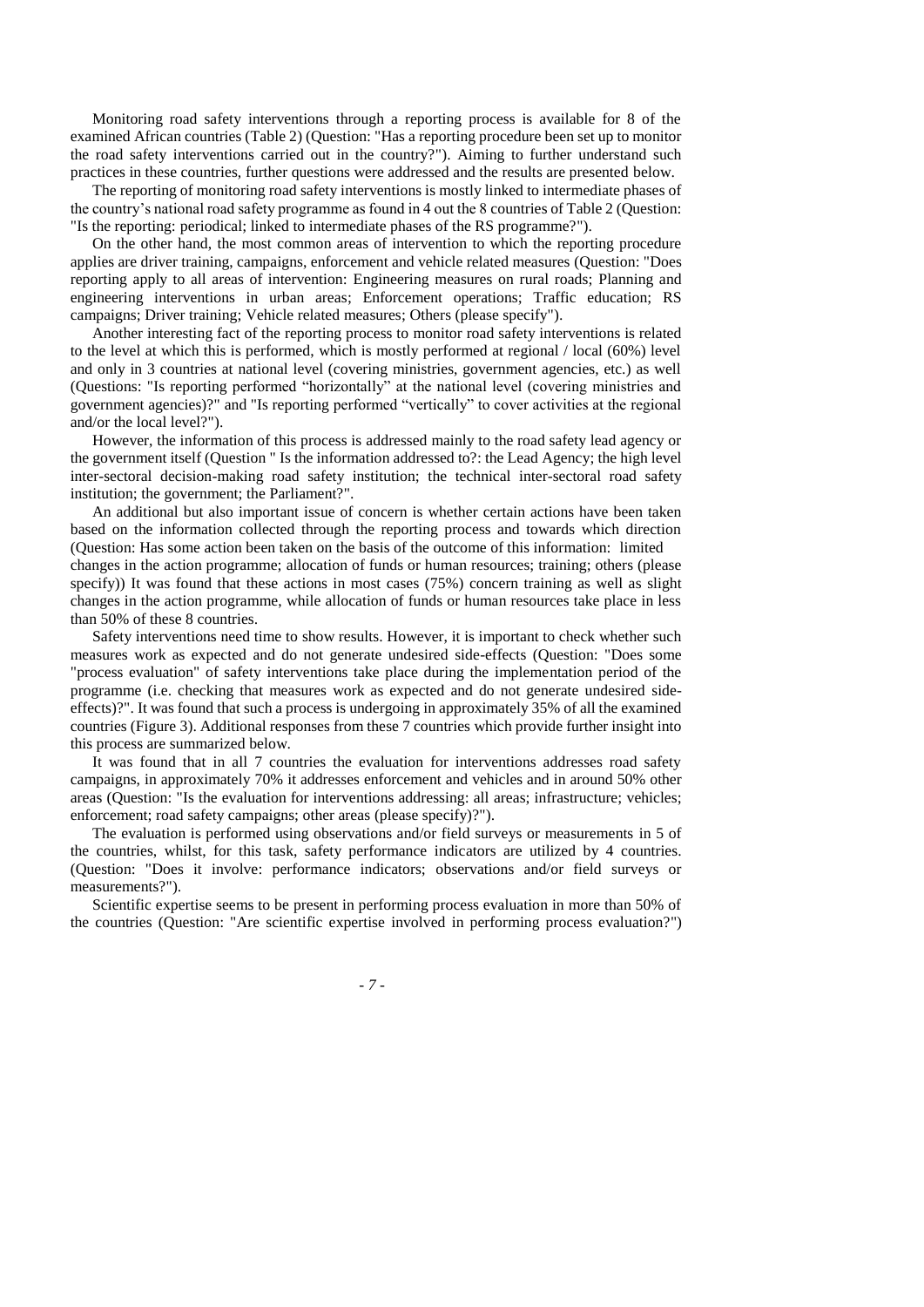while the evaluation results are available to all stakeholders in 70% of the countries (Question: "Are the evaluation results available to all stakeholders?").

Finally, actions taken on the basis of the evaluation process results for most of these 7 countries involve both improvements of the implementation conditions and well as partial changes in the action programme (Question: "Has some action been taken on the basis of the outcome of this information such as: partial changes in the action programme; improvement of implementation conditions?").



Notes: The number of respondents and the respective percentage per answer alternative are shown in the graph. No feedback provided from South Sudan. Figure 3. Existence of process evaluation for safety interventions.

Furthermore, a process to assess the effects on accidents and injuries or socio-economic costs of certain policy components seems to be available in 6 (29%) of the examined 21 countries (Question: "Has an evaluation process been planned to assess the effects on accidents and injuries or socio-economic costs of some policy components ("product" evaluation)?").

For these 6 countries the areas of interventions covered by the evaluation plan are mainly enforcement and vehicle related measures, while infrastructure is slightly less covered (Question: "Which areas of intervention are covered by the evaluation plan: infrastructure; enforcement; vehicle related measures; others (please specify)?").

#### *3.3. Risk exposure*

The amount of travel in each country is one of the main determinants of road fatality risk. However, traffic measurements are not systematically carried out in all countries. In general, the lack of sufficient and reliable exposure data is still a major limitation of road safety analyses and may significantly affect the potential for evidence-based policy making in the African countries, regions and cities.

In terms of data collection systems, availability of exposure indicators were found in the examined countries' national observatories. As already discussed (Table 2), a national observatory for centralizing the data systems for road safety seems to be available in 10 countries. From these

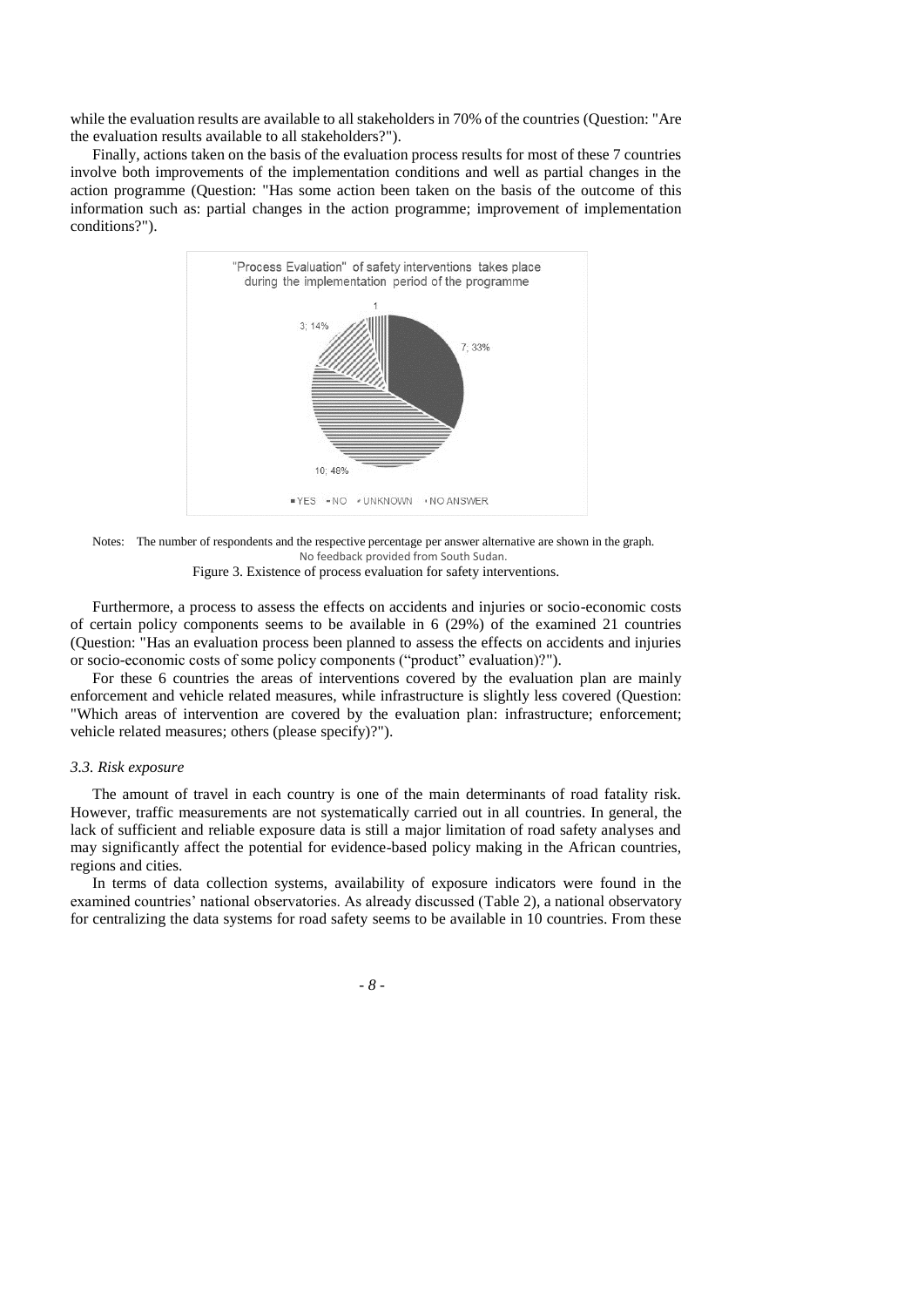10 countries managing national observatories, approximately 50% (5 countries) seem to include exposure data in them.

# *3.4. Safety performance indicators*

In order to develop effective measures to reduce the number of accidents/ injuries it is necessary to understand the processes that lead to accidents. Safety Performance Indicators (SPIs) can serve this purpose since by providing information, they serve as a link between the casualties from road accidents and the measures to reduce them.

Road users' behavioural aspects are a vital field of safety performance indicators. The collection and management of such information are assessed through certain behavioural indicators, such as speeding, drinking and driving, use of protection systems, distraction, etc.

Concerning data on behavioural indicators (Question: Are sustainable and reliable systems in place to collect and manage data on behavioural indicators: vehicle speeds; safety belt wearing rates; alcohol-impaired driving; others, please specify), a sustainable system for their collection and management is in place for less than 50% of the 21 questioned countries. For example, safety belt wearing rates are systematically collected and managed in fewer countries (7 countries) compared to speeding and alcohol impaired driving (9 countries).

During the implementation period of a country's national programme or policy, it is very important to assess its safety performance (Question: Has a procedure been set up to evaluate safety performances of the national programme or policy? If yes, are the performances assessed on the basis of performance indicators; against national quantitative targets?). Unfortunately, such a process is currently available in only 4 countries (19%), where the safety performance is assessed based on national quantitative targets as well as on performance indicators.

# **4. Road safety definitions in African countries**

# *4.1. General*

Road safety definitions affect data quality by determining which incidents are counted as road accidents and by determining injury and accident severity classifications. Standard definitions of road accidents and fatal – non fatal road injuries are not universally applied [9].

In the present analysis, demands and views of road safety stakeholders concerning road safety definitions and practices related to broader road safety procedures in African countries are assessed. This assessment is performed based on the responses in certain fields of data collection practices in Africa and specifically through questions on:

- Data and resources for fact finding and diagnosis of road safety issues
- Data and resources for the implementation of road safety related measures

The respondents were asked to evaluate specific items on two different dimensions:

- the perceived priority for their personal work (high, medium, low, not relevant to my work)
- the perceived availability at the level of their country, (available, partially available, currently not available, unknown)

The respondents were asked to assess from their professional standpoint as well as to rate based on the above mentioned options the priority and availability of road safety definitions and practices related to broader road safety procedures in the following fields:

- Road accident data
- Risk exposure

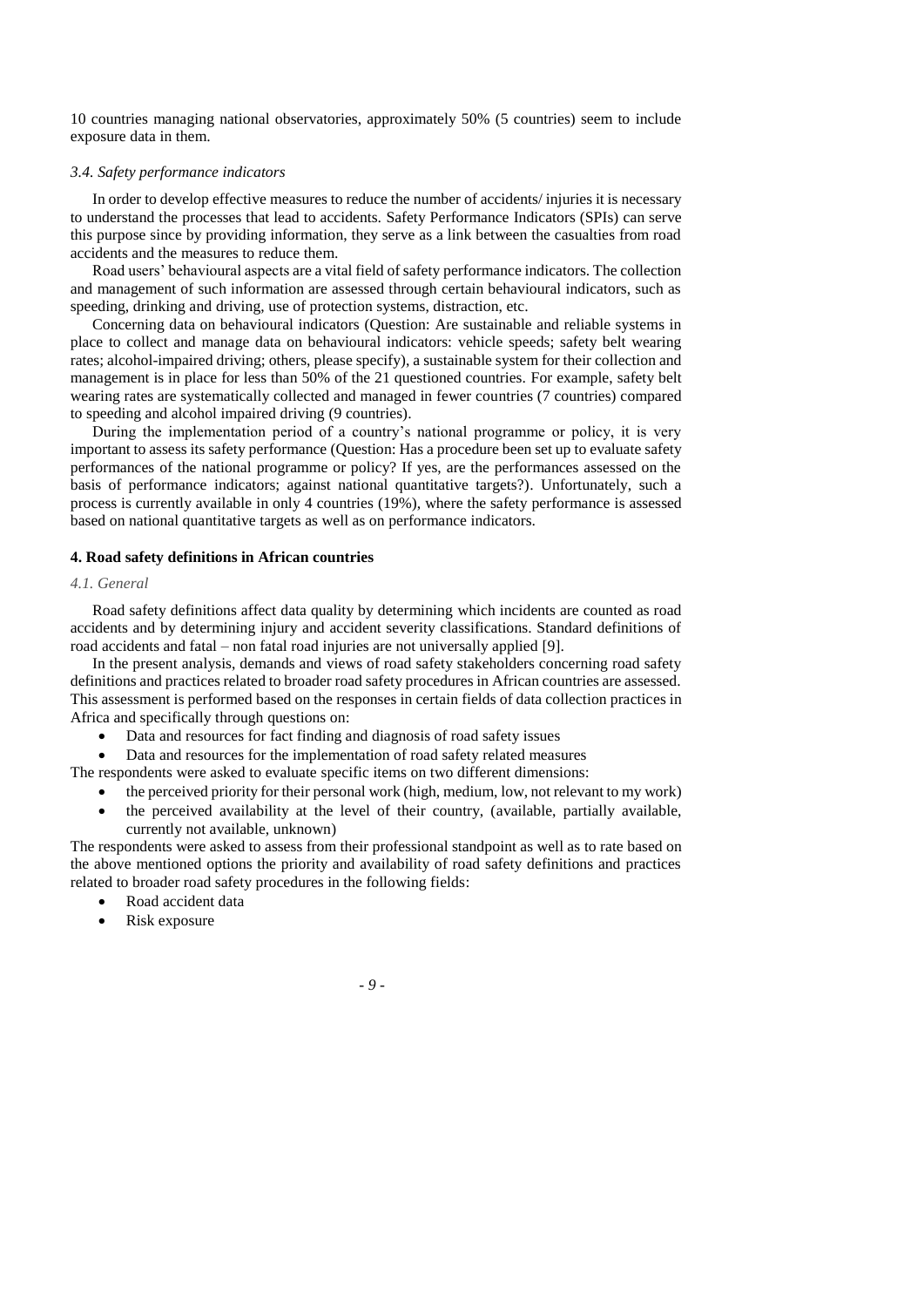# Road safety performance indicators

The subsequent sections present and discuss in more detail the results of this assessment.

#### *4.2. Road accident data*

Although, as seen previously, almost all African countries have a formal system of regularly recording road accidents, not all of them adhere to the international definitions [1]. Therefore, the assessment presented in this chapter is essential in order to assess the status of road safety more consistently for all African countries.

Stakeholders were asked initially to assess a common definition for road accident fatalities, serious injuries and work related accidents. Their responses can be seen in Figure 4 where the most interesting outcome is that although the respondents prioritize rather highly the existence of a common fatality definition, this is not available in all the examined countries.



Note: No feedback provided from South Sudan and Swaziland.

Figure 4. Core road safety definitions - availability and priority.

Underreporting affects the degree to which the statistical output of a data system reflects reality on the roads. In Africa, it has long been recognized [1] that a rather vast problem exists with underreporting of road accidents, not limited, however, to those that result in slight injury or are property-damage only.

Considering data and resources needed for the identification of specific road safety problems, the general setback of underreporting of road accidents was highlighted by the stakeholders who, in their majority, consider the accessibility to relevant data a high priority but to most of them, however, such data are only partially available (Figure 5). Although these answers are based on a limited number of experts' opinions, underreporting is an issue of general concern in Africa and affects the degree to which the statistical output of a country's data system reveals the actual situation of road safety.

*- 10 -*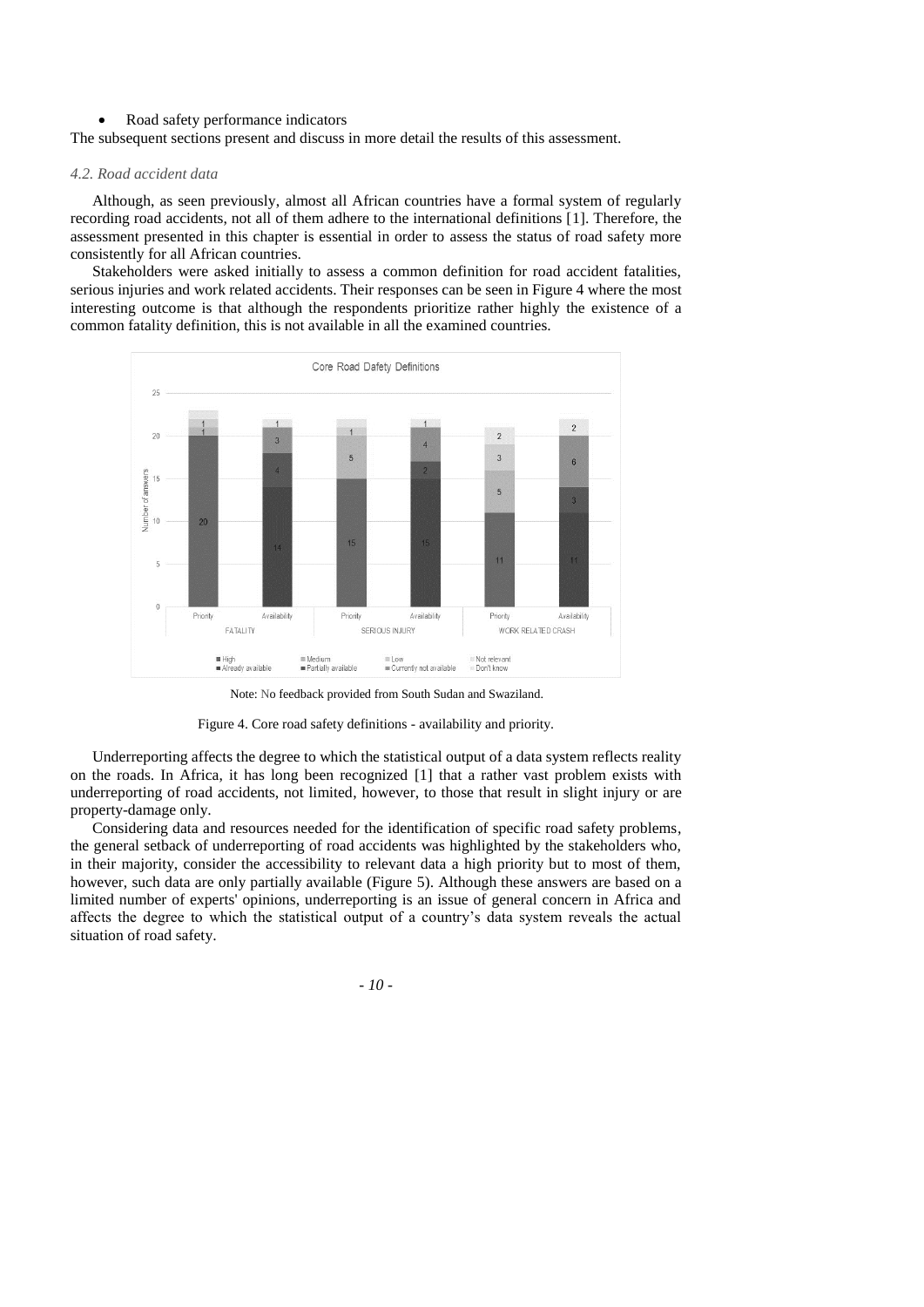

Note: No feedback provided from South Sudan and Swaziland.

Figure 5. Data on the underreporting of road accidents - availability and priority.

Another important resource that would also be useful for tackling the underreporting problem is the availability of road accident databases that link data from the Police and the hospitals. In almost all the examined countries, such accident databases are of a high priority. However, as seen through Figure 6, at the moment such joined databases are not available to the majority of stakeholders.



*- 11 -*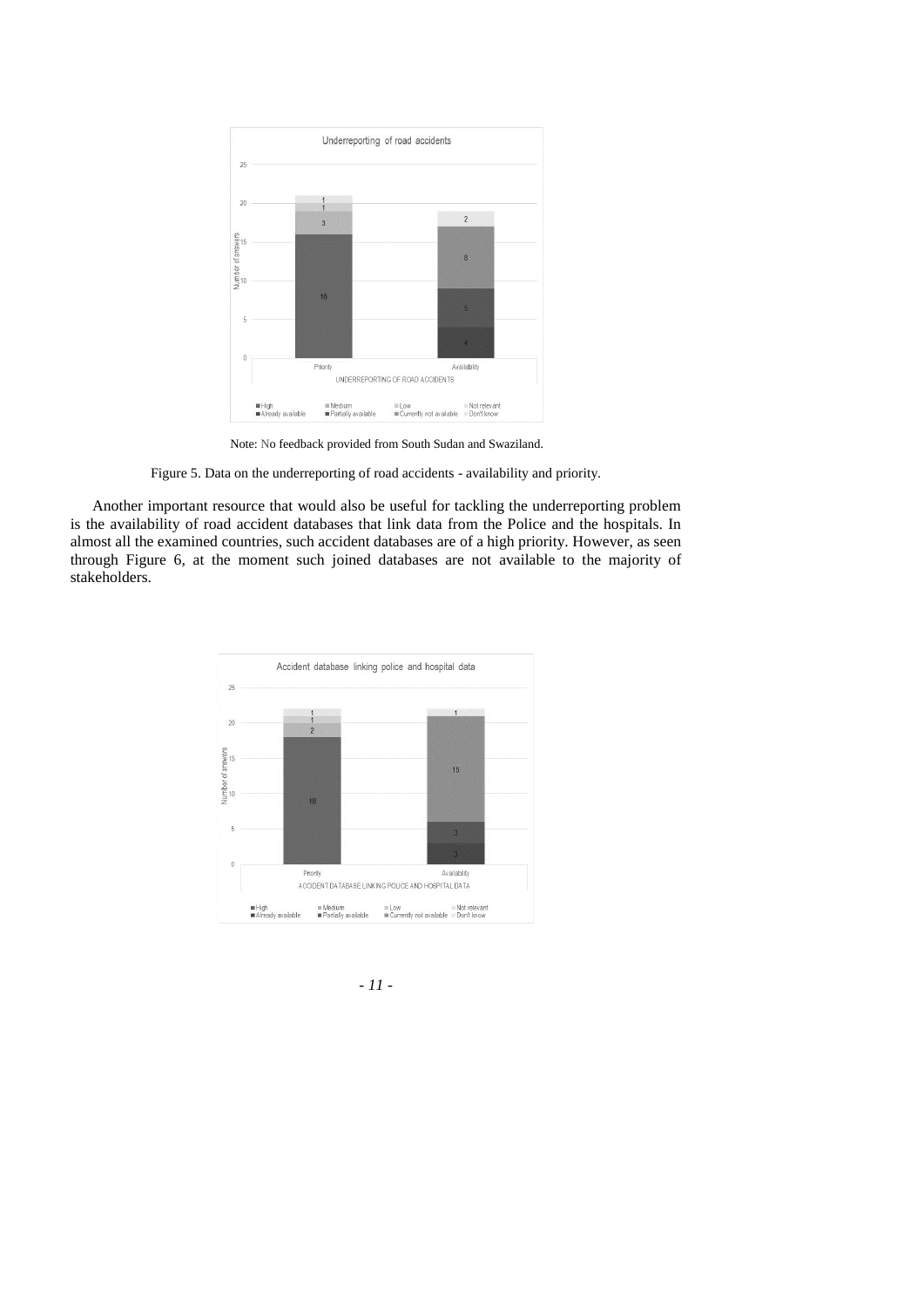#### Note: No feedback provided from South Sudan and Swaziland.

#### Figure 6. Accident databases linking Police and hospital data - availability and priority.

As far as research on road safety data is concerned, although there seem to be no significant results available from studies related to in-depth accident investigations, naturalistic driving and data from driving simulators, the stakeholders prioritize such research activities rather highly,with the higher rate being given to in-depth accident investigations.

In terms of defining common methodologies for accident analysis, the respondents consider the identification of high risk sites more important than performing in-depth accident analysis. Specifically, the existence of a common practice to identify high risk sites is greatly appreciated by the stakeholders but at the same time a common methodology available for in-depth accident analysis is rather limited.

Road user behaviour assessment is the subject of an increasing number of studies worldwide and new methods are being introduced for this purpose. Simulation of road user behaviour is one of the most popular methods at the moment. Therefore, it was not surprising to see that tools for simulating road user behaviour are of medium priority. At present time such tools are available to very few stakeholders and mainly in Mauritius.

It is well known that road safety is a typical field with high risk of expensive investments not bringing results. On the other hand, since every country experiences road safety budget limitations, it is very important for relevant stakeholders to gain as much information as possible on the costs and benefits of a road safety measure. As a starting point it is essential for a country to sustain data on the costs of road safety measures. Almost 50% of the stakeholders prioritized highly this process, where such tools are once again available to very few stakeholders.

The utilization of modern technologies may improve marginally road accident data collection processes. As an example Global Positioning System (GPS) and Geographic Information System (GIS) technologies are wide spread, continuously evolving, and may support more integrated user demand actions. The expediency of these tools seems to be recognized by many stakeholders for which the implementation rates, at least at present time, seem rather weak.

#### *4.3. Risk exposure*

Exposure indicators are typically divided into three groups: those relating to road users and their behaviour, those relating to the vehicles being used, and those relating to the road infrastructure. Road safety policies and measures operate upon one or more of these groups. The most relevant exposure measure for the number of fatalities is the number of kilometres travelled (either by road users or by vehicles).

Exposure data were found to be highly appreciated by more than 50% of the stakeholders but only 20% of them have such information available.

#### *4.4. Safety performance indicators*

As road users are considered the most important factor of road accidents it is not surprising that information on their behaviour and attitudes were found to be highly prioritized by more than 70%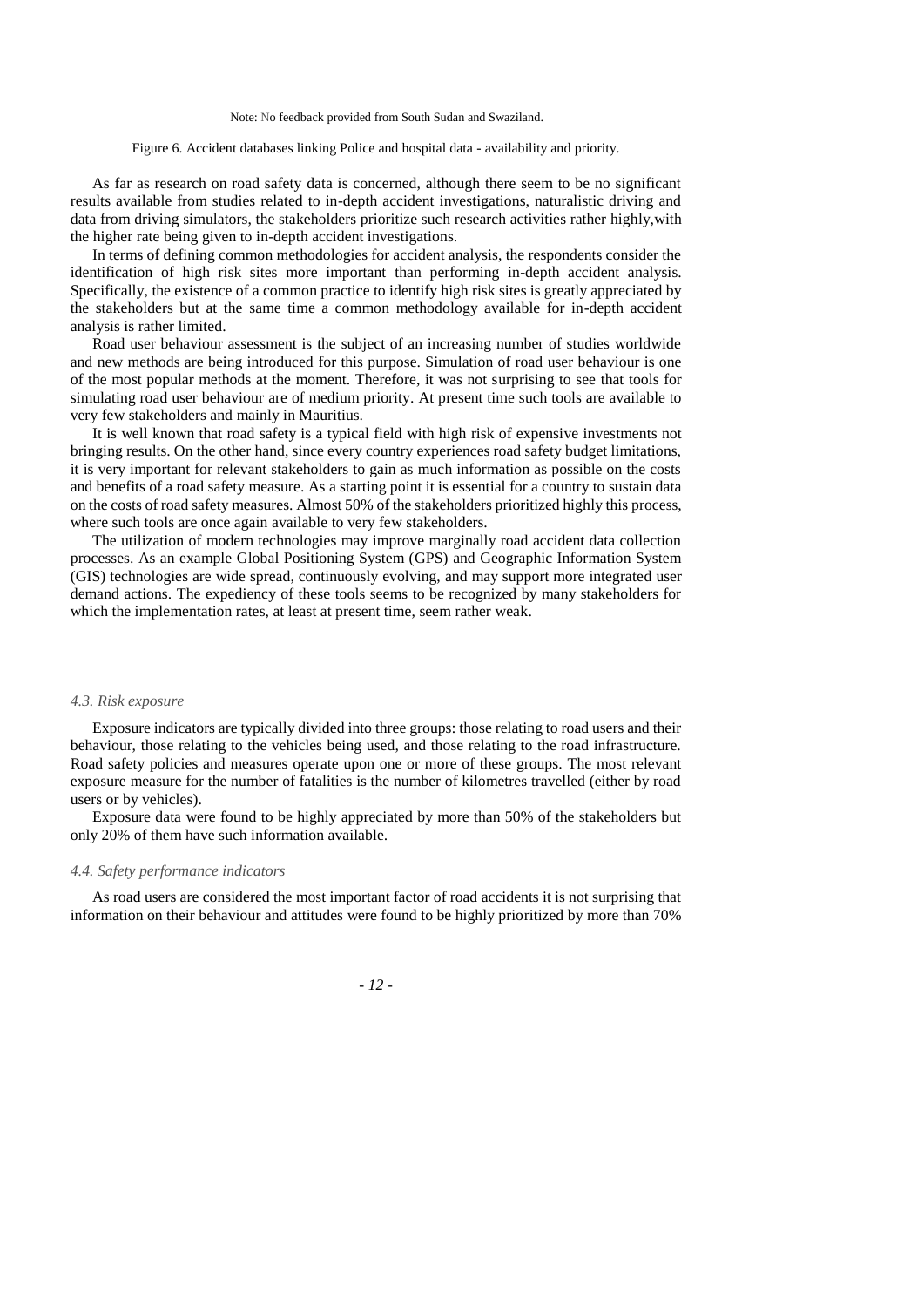of road safety stakeholders in all countries. On the other hand, availability of such information is rather limited to almost 30% of stakeholders.

Apart from information on road users' behaviour and attitudes, it is shown that road safety stakeholders are also very interested in acquiring information on road accident causation factors in general, in order to be able to select the most appropriate countermeasures. The relevant percentages of stakeholders' priority and availability of information on accident causation factors is approximately 60% and 20% respectively.

Information on socio-economic cost of accidents, fatalities and injuries consists a core field for identifying and developing evidence-based, cost-effective road safety policies. However, such data were rated with lower percentages such as 50% and 8% concerning priority and availability respectively.

Finally, information related to road safety from the road infrastructure point of view seems to be highly valued by the stakeholders. Specifically it was found that more than 75% of the respondents greatly appreciate data from road safety audits and inspections, although such information is currently available to less than 8% of them. Data related to road layouts, signing, marking etc. is another area of interest where 50% of the respondents prioritize highly such information for which, however, availability is below 5%.

# **5. Conclusions**

The assessment of the existing road safety data collection systems in African countries revealed similarities but mostly differences since besides the existence of formal systems for recording road accidents for almost all countries, the data collection practices from the road safety monitoring and evaluation points of view are addressed in various ways.

Among the most important is the fact that sustainable systems to collect and manage data on road accidents, fatalities and injuries are in place for many but not all the examined countries. On the other hand, it was surprising to see that in-depth accident investigations for road safety purposes are conducted for approximately 40% of the countries. More or less, the same countries have a national observatory centralizing data systems for road safety as well as a reporting procedure to monitor road safety interventions. For about 35% of the countries there is a process for assessing the progress of the applied safety measures (process evaluation) in place during the implementation period of a road safety programme which is mainly addressing road safety campaigns.

Exposure indicators were found in the examined countries' national observatories, where 5 countries out of 10 seem to include exposure data in their national road safety observatories.

Approximately 50% of the examined countries have in place a sustainable system for the collection and management of data on behavioural indicators emphasizing on speeding and alcohol impaired driving. Safety belt wearing rates were found to be somehow lower. In general, apart from behavioural indicators, the countries utilizing safety performance indicators during a process evaluation seem to be no more than 4.

The assessment of the needs and priorities of road safety data and information to stakeholders in African countries is performed based on the responses in certain fields of the extensive questionnaire and specifically in the following sub-sections:

- Data and resources for fact finding and diagnosis of road safety issues
- Data and resources for the implementation of road safety related measures

Regarding the critical aspect of a common definition for road accident fatalities, serious injuries and work related accidents, it was found that although the existence of a common fatality definition (mainly) was highly prioritized such a classification is not available in all the examined countries.

*- 13 -*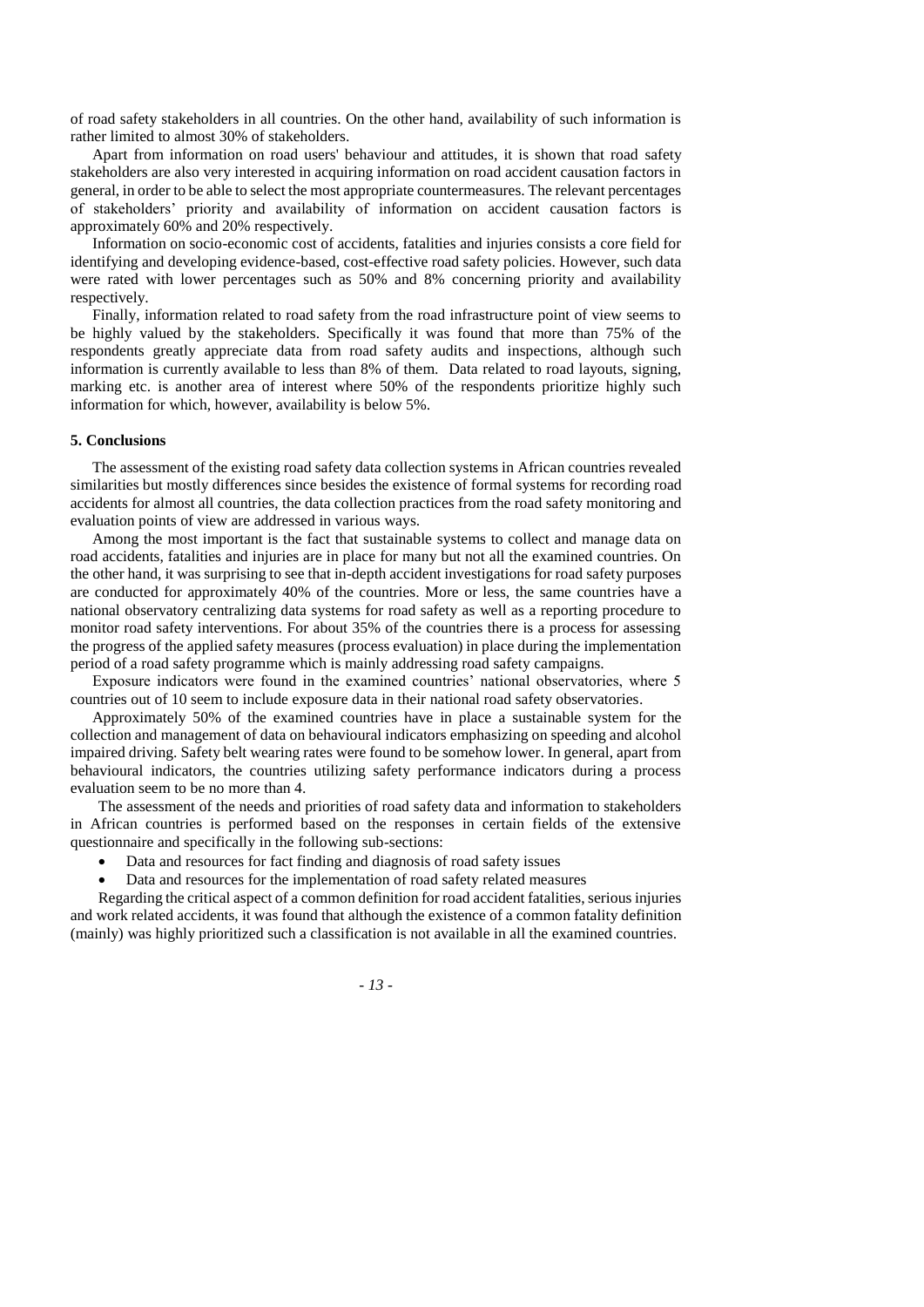Another highlighted issue of general concern is the underreporting of road accidents for which the accessibility to relevant data, though regarded as a priority of major importance for the majority of the stakeholders, is only partially available. Road accident databases that link Police and hospital data may serve as a potential solution to the underreporting issue. Such a perspective for joined databases, although once again highly acknowledged by the respondents, at present, seems not available to the majority of stakeholders. Identifying high-risk sites is considered more important compared to performing in-depth accident analysis, where regarding the latter, the existence of a common methodology seems rather limited.

Exposure data although appreciated by more than 50% of the stakeholders are fully available to approximately 20% of them.

Information on road users' behavioural aspects and attitudes were found to be highly prioritized by more than 70% of road safety stakeholders in all countries. However, availability of such information is rather limited to almost 30% of stakeholders. Almost the same percentages in terms of priority and availability ratings respectively were found regarding information on road accident causation factors. From the road infrastructure point of view, data on road safety audits – inspections were greatly appreciated by the stakeholders, although such information is currently available to less than 10% of the respondents.

The examination of the existing situation regarding road safety data collection systems and definitions in African countries based on the survey results, provides some important insight on deficiencies of current practices which might partially explain poor road safety performance in these countries. Furthermore, in combination with the special characteristics of these countries, common deeper problems in structures and policies may be identified.

A number of the questioned issues for many African countries are collected for the first time and can be very useful to road safety decision-makers to take into consideration for future actions. In addition, identification of the specific problems may enhance participation of the African countries in road safety initiatives and undertaking a more active role which will promote their efforts towards the improvement of road safety in the area.

Future research that would analyse the current situation in road safety data collection systems in more countries and with more participants is the key to better comprehend the existing problems and suggest the most appropriate interventions. Moreover, it would be interesting and useful to examine the specific road safety data collection system and definitions implemented in the most advanced in road safety African countries, identify their strengths and weaknesses and crossexamine them with road safety outcomes (i.e. accidents, fatalities and injuries).

Based on the stakeholders' responses it was found that there is a significant demand for data and knowledge in order to be used for road safety-related decision making. Currently, such information is poorly available in African countries. This fact makes the work of road safety stakeholders difficult, therefore, their discontent was expressed. In several cases, it was found that stakeholders are not even aware of the availability status of items that they consider to be irrelevant to their work. Generally, stakeholders seem to be poorly informed about the availability of road safety data and tools.

## **6. Acknowledgements**

The present research was carried out within the research project "SAFERAFRICA - Innovating Dialogue and Problems Appraisal for a Safer Africa", which has received funding from the European Union's Horizon 2020 research and innovation programme under grant agreement No 633485.

*- 14 -*